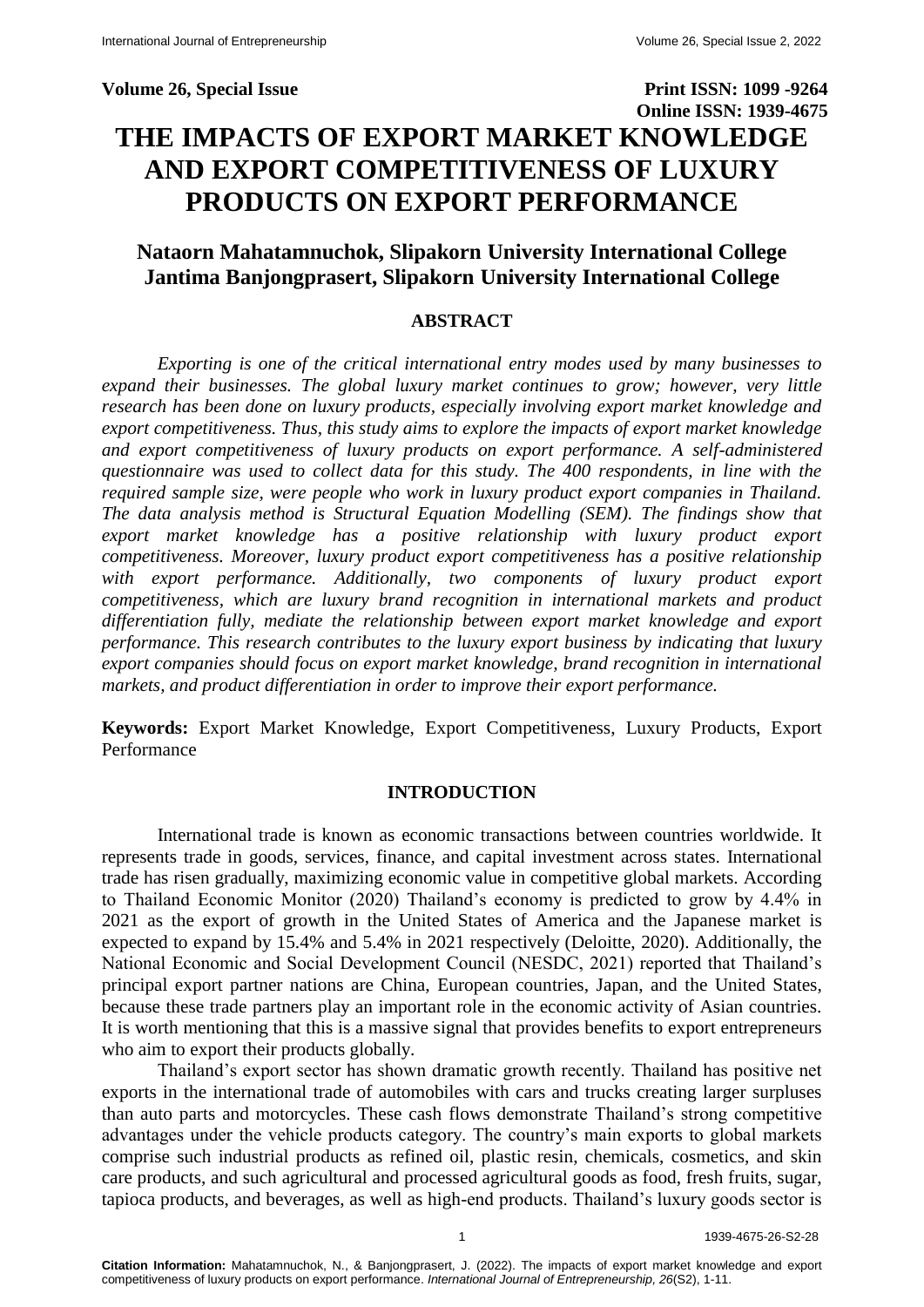one fascinating sector which has become more popular in recent years. Specifically, Thailand maintains a unique advantage in the high-end goods sector as Thais can offer luxury products which are as good as those of other regions. As a result, Thailand has developed into one of Southeast Asia's largest luxury goods markets, ahead of Indonesia, the Philippines, and Malaysia, with total luxury goods expenditure reaching \$2.5 billion in 2014. Thailand still has grown in this respect with a luxury goods penetration rate of 63%, tied with Malaysia and higher than Indonesia (60%), India (54%), the Philippines (46%) and Vietnam (44%) (Thailand International Trade MOC News, 2019). The competitiveness of luxury products is therefore critical. Five key luxury segments comprise luxury leather goods, luxury watches and jewellery, luxury fashion, luxury eyewear and prestige, and luxury cosmetics and fragrances. The global revenue from the luxury goods market is expected to increase from US\$1,293 million in 2020 to US\$2,032 million in 2025 (Deloitte, 2020). Luxury goods markets have a huge opportunity to earn maximum profits. In particular, the luxury goods market, including both the luxury fashion segment and the luxury leather goods segment, show the highest growth potential and are expected to rise by 33% reaching US\$64 billion and US\$101 billion respectively by 2025 (Franco et al., 2019). This provides a good opportunity for the luxury market to adapt products to serve younger consumers, as the new generation will be the leading engine of growth for luxury markets. Millennial consumers especially are more likely to increase globally; therefore, this fact contributes to market knowledge which is essential for export competitiveness.

Sirisuwat & Jindabot (2012) explained that the nature of market knowledge is significant issue which describes the role of export conditions, export documents, regulation, consumer preferences, product knowledge, consumer potential behavior, and specific information about the market. Furthermore, as Pamornmast, et al., (2013) suggested export market knowledge becomes worthwhile as knowledge is one of the vital aspects that has been identified in supporting numerous companies to achieve their goals in exporting, whereas some other companies are failures due to insufficient of market knowledge (Ditkaew et al., 2021). This mean to the role of market knowledge is very crucial in terms of build a competitive advantage on luxury industry through the firm's ability to transform high-end products to foreign customers; therefore, the objective of this study aims to examine the impacts of export market knowledge and export competitiveness of luxury products on export performance. The finding of this study can apply to export entrepreneurs who expect to develop competitive advantage in luxury industry.

### **LITERATURE REVIEW**

### **Export Market Knowledge**

Export market knowledge can be identified as the firm's ability to understand the overseas markets, so that the products can be offered to the international target market successfully (Fatta et al., 2019). According to Caiazza (2016); Granabetter (2017) market knowledge can be divided into two dimensions, which are general market knowledge and specific-market knowledge. General market knowledge is the fundamental knowledge that firms must have in order to understand the market such as export conditions, shipping processes, export feasibility, and export documents. Secondly, specific-market knowledge refers to the specific foreign market knowledge required in order to understand the target market such as product knowledge, consumer preferences, technology knowledge, geographic location, localization channels, clear information of customer behaviour, and export market trends.

### **Luxury Product Export Competitiveness**

Export competitiveness refers to the firm's ability to introduce products and services to the overseas markets (Cantwell, 2014). Indeed, luxury product export competitiveness can be considered as the firm's ability to transform valuable resources, and then offer high value-added

**Citation Information:** Mahatamnuchok, N., & Banjongprasert, J. (2022). The impacts of export market knowledge and export competitiveness of luxury products on export performance. *International Journal of Entrepreneurship, 26*(S2), 1-11.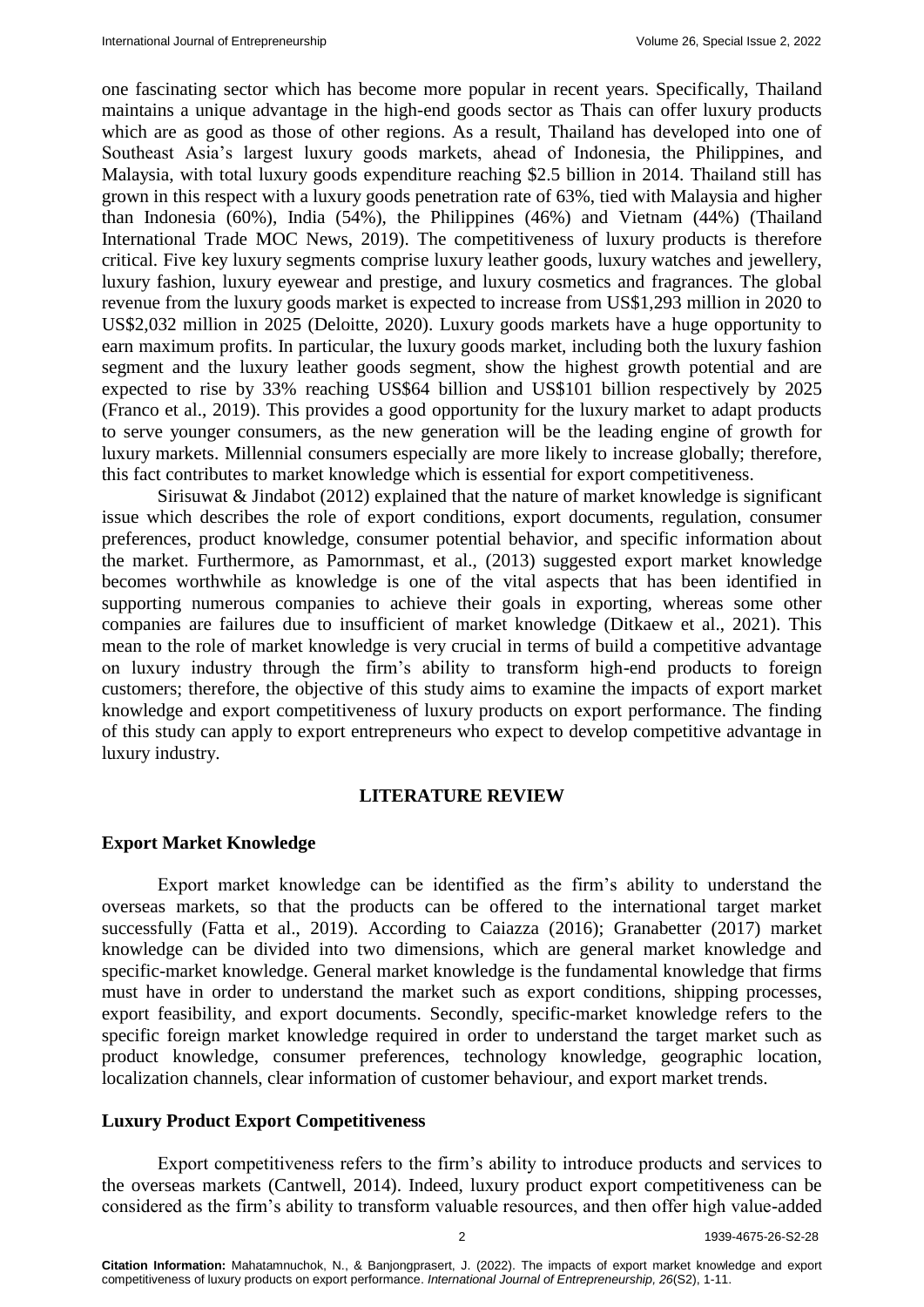products to foreign customers. This study proposes two aspects of export competitiveness which are brand recognition and product differentiation. Numerous studies proposed that brand recognition arises as consumers identify unique products and services when they look at products in the markets through the products' logo, design, shape, colour, packaging, advertising, and texture (Seturi, 2017; Alshanty & Emeagwali, 2019). Furthermore, brand recognition is the ability of the firm to explain their products to foreign customers. This is consistent with Kim, et al., (2019) who proposed that brand recognition explains a set of beliefs, expectations, and desires that puts the customer's interests first. It also relates to the ability to recognize a customer's value to the business quickly and accurately. The second dimension of export competitiveness of luxury products is product differentiation. Previous empirical literature has suggested that product differentiation is one of the most valuable resources and parts of export competitive advantage that affects competitive advantage (Karam & Saydam, 2015). Meanwhile, Davcik & Sharma (2015) indicated that product differentiation is defined as the company's capabilities to offer the best product items which are different from those of competitors. In addition, luxury product differentiation can be divided into two types: innovation potential and innovation process. Innovation potential refers to individual creativity transforming into the product through greater technology management. Secondly, the innovation process involves all activities that assist company to utilize their innovation potential and enable innovation to take place (Soegoto, 2018). Hence, luxury product export competitiveness consists of brand recognition and product differentiation, which are expected to improve organization performance.

### **Export Performance**

Previous studies have extensively suggested that export performance refers to how effectively firms use their resources and capabilities for international business operation (Pineda et al., 2017). According to Spasova (2014), export performance is identified as the successful firm's ability to organize all international activities well to bring profitability to the company. Based on Ruzekova, et al., (2020), export performance can be classified into two dimensions, which are financial and non-financial export performance. Firstly, the financial export performance measure relates to export sales volume, export profit margin, and export market share. While non-financial performance measures refer to perceptual value such as management perceptions and satisfaction, the firm's reputation, and customer purchase retention (Chitauro & Khumalo, 2020; Safari & Saleh, 2020). Thus, this focuses on measuring export performance, and specifically the financial and non-financial export performance. Figure 1 shows the conceptual framework.



### **FIGURE 1 CONCEPTUAL FRAMEWORK**

### **Hypothesis Development**

# **Export Market Knowledge and Luxury Product Export Competitiveness**

Figure 2 shows the hypothesis development of this study. Based on the empirical investigation in a Korean manufacturing export firm by Kasztalska (2017), the importance of international market knowledge and continuous improvement of knowledge is clear in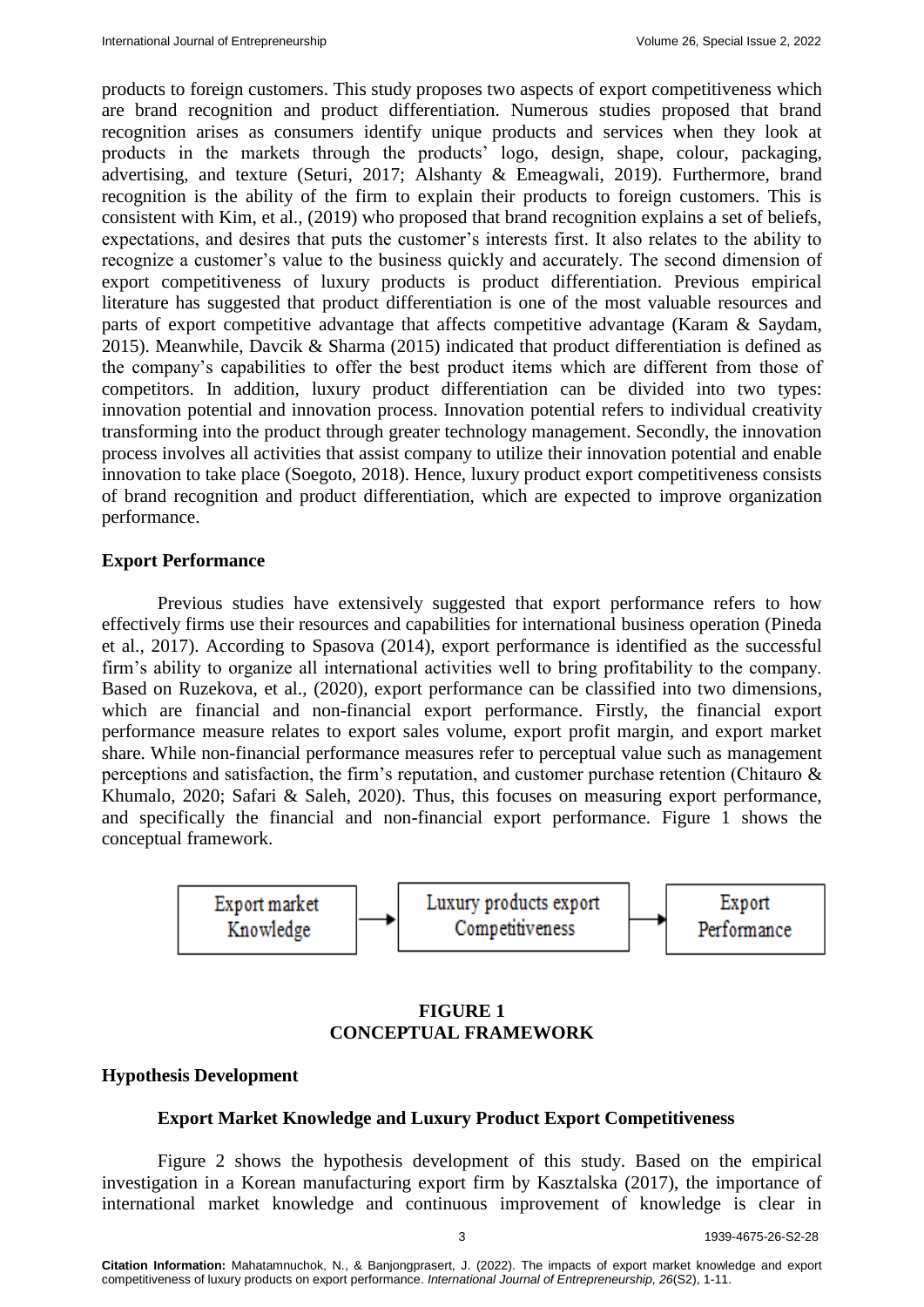increasing the customers' ability to recognize high value-added items. Furthermore, Kim and Hemmert (2016); Child, et al., (2017) explained that understanding product knowledge in the fashion clothing industry has a positive effect on export competitive advantage. Moreover, product knowledge and information knowledge through outstanding product design, logo, slogan, packaging, colour, and texture can positively lead to recognition from foreign customers as well. Additionally, Stouraitis, et al., (2017); Manolopoulos, et al., (2018) have highlighted the significance of international market knowledge as one of the keys which positively encourage the firm's ability to produce luxury products. The concept of market knowledge deals with consumers' behaviour, customer knowledge, product knowledge and what the market needs. Companies must understand the market knowledge of the country where they expect to expand their business in order to gain a competitive advantage. Hence, this study posits that export market knowledge is likely to have a positive impact on luxury product export competitiveness. Therefore, the hypothesis proposed is as follows:

*Hypothesis 1: Export market knowledge has a positive relationship with luxury product export competitiveness.*

### **Export Competitiveness of Luxury Products and Export Performance**

Ngo, et al., (2016); Yang, et al., (2018) demonstrated that export products with extraordinary shapes, cutting, size, unique physical features, and marvelous design are considered to have a competitive advantage which can positively increase export performance. Furthermore, this is relevant for premium products or exotic items compared with competitors in overseas markets and have a positive impact on export performance (Ko et al., 2019). Moreover, Makri, et al., (2017); Khurram, et al., (2018) illustrated that high value-added items are the statistical predictors of export sales growth, export sales volume, and export margin. The firm's ability to develop product design, continuously develop new products and services, create new patterns of production, discover new sources of supply, and turn opportunities into new ideas can lead to an increase in new customers, customer retention, company reputation, and export market share. Thus, this research proposes the following hypothesis:

*Hypothesis 2: Luxury product export competitiveness has a positive relationship with export performance.*

### **Export Market Knowledge and Export Performance**

Export market knowledge, according to empirical research by Rasadaraksa, et al., (2020) is an important resource for achieving good export performance. Empirical investigations have discovered that the market knowledge has a positive effect on export sales volume, export sales growth, and the firm's reputation and image. This is consistent with Onputtha, et al., (2021) who found that market knowledge with an understanding of foreign customers, partners, competitors, information, and the ability to design products matching foreign customers' desires in the right segment can increase a company's market share and profit margin. Furthermore, Mebrahtu-Leake, et al., (2019) examined the principle of market knowledge competence in the software premium industry. Their findings showed a positive relationship between market knowledge and export performance. This is consistent with the research of Dabrowski (2019) who found that market knowledge is an important predictor of new product performance. Moreover, market knowledge has a direct effect on performance (Musteen et al., 2014). This study therefore proposes the hypothesis as follows

*Hypothesis 3: Export market knowledge has a positive relationship with export performance.*

# **Export Competitiveness of Luxury Products, Export Market Knowledge and Export Performance**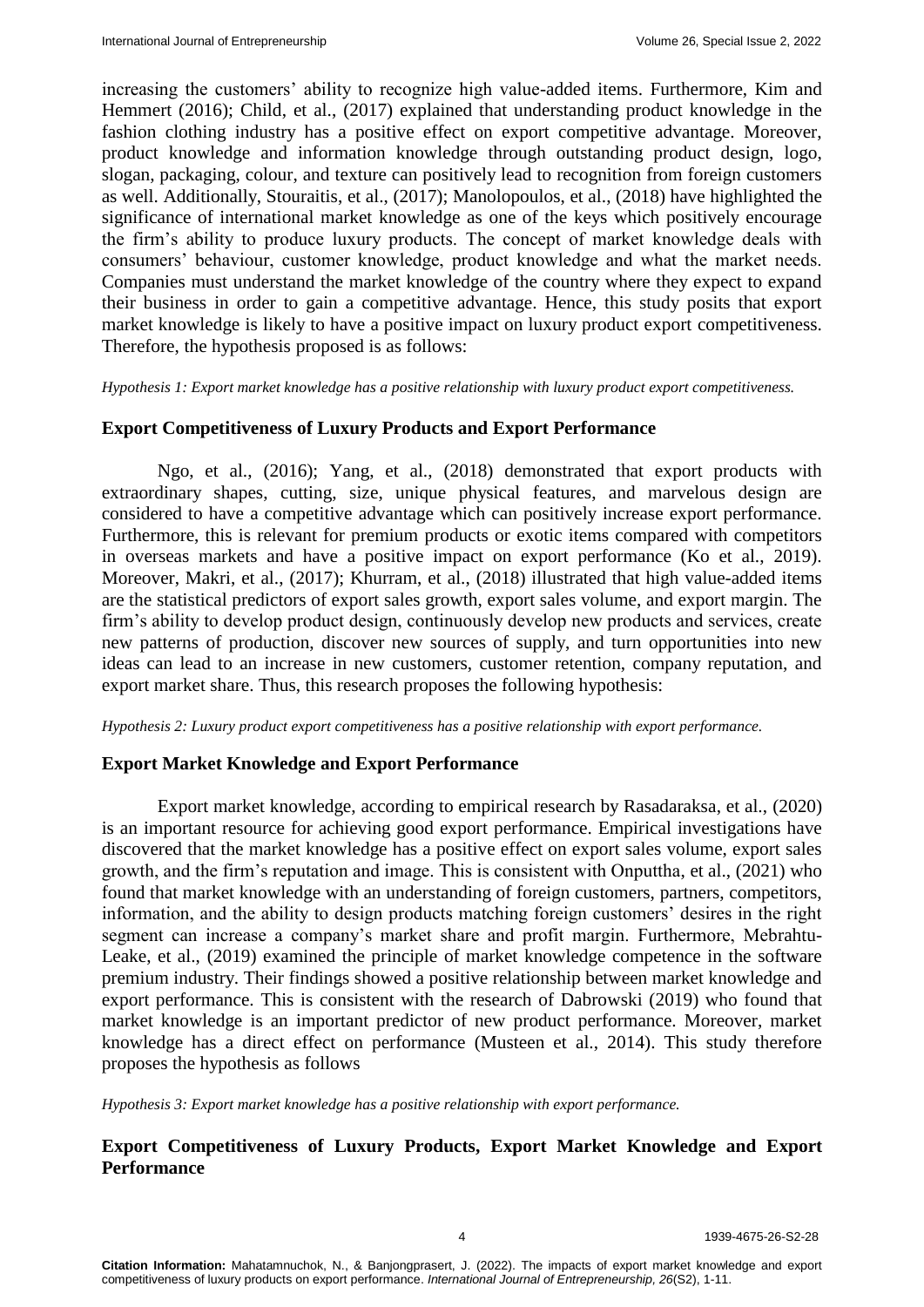Ungerman, et al., (2018), studying an exporting manufacturing company from the Republic of China, revealed that brand recognition in foreign markets meditated the relationship between market export knowledge and export performance. This is associated with the findings of Thoma & Williams (2013) that the role of brand recognition is likely to affect export performance as a mediator. Moreover, the empirical investigation of Lidija & Robert (2014) demonstrated that brand recognition for high-end items is a mediator between international market knowledge and export performance in a clothing export company. Export market knowledge played a strong role in foreign customers' recognition, which has a relationship with export performance. In addition, Zhang (2015) stated that product differentiation meditated the relationship between foreign knowledge accumulation and export performance. This is supported by Job and Nyongesa (2016) who argued that product differentiation is a mediator between export market knowledge and export performance based on data from Turkish manufacturing export firms. Furthermore, Oura, et al., (2016) empirically determined that outstanding products entirely mediated the relationship between product knowledge and export competitive advantage in Brazilian exporting firms. Therefore, the research hypothesis is:

*Hypothesis 4: Luxury product export competitiveness mediates the relationship between export market knowledge and export performance.*



# **FIGURE 2 HYPOTHESIS DEVELOPMENT**

# **RESEARCH METHODOLOGY**

# **Population and Sample Size**

The population of this study is export companies that are located in Thailand. According to Cochran (1977) on the calculation of unknown populations, the sample size should be 384, so this research aims to collect the data from 400 participants. Respondents are employees working in luxury product exporting firms, which are food and beverage, fashion accessories, home decorative and furniture items, jewellery, cosmetics and skin care, and leather products.

# **Data Collection and Data Analysis**

This research utilized a self-administered survey method. A cover page and selfadministered questionnaire were distributed to the selected luxury export firms in Thailand. For data analysis, structural equation modeling was employed. Key participants were the principal export decision-makers, such as export managers, marketing and sales deputy-managers, export assistance managers, international sales managers, and employees who are responsible for overseas markets, and export employees who work in export tasks.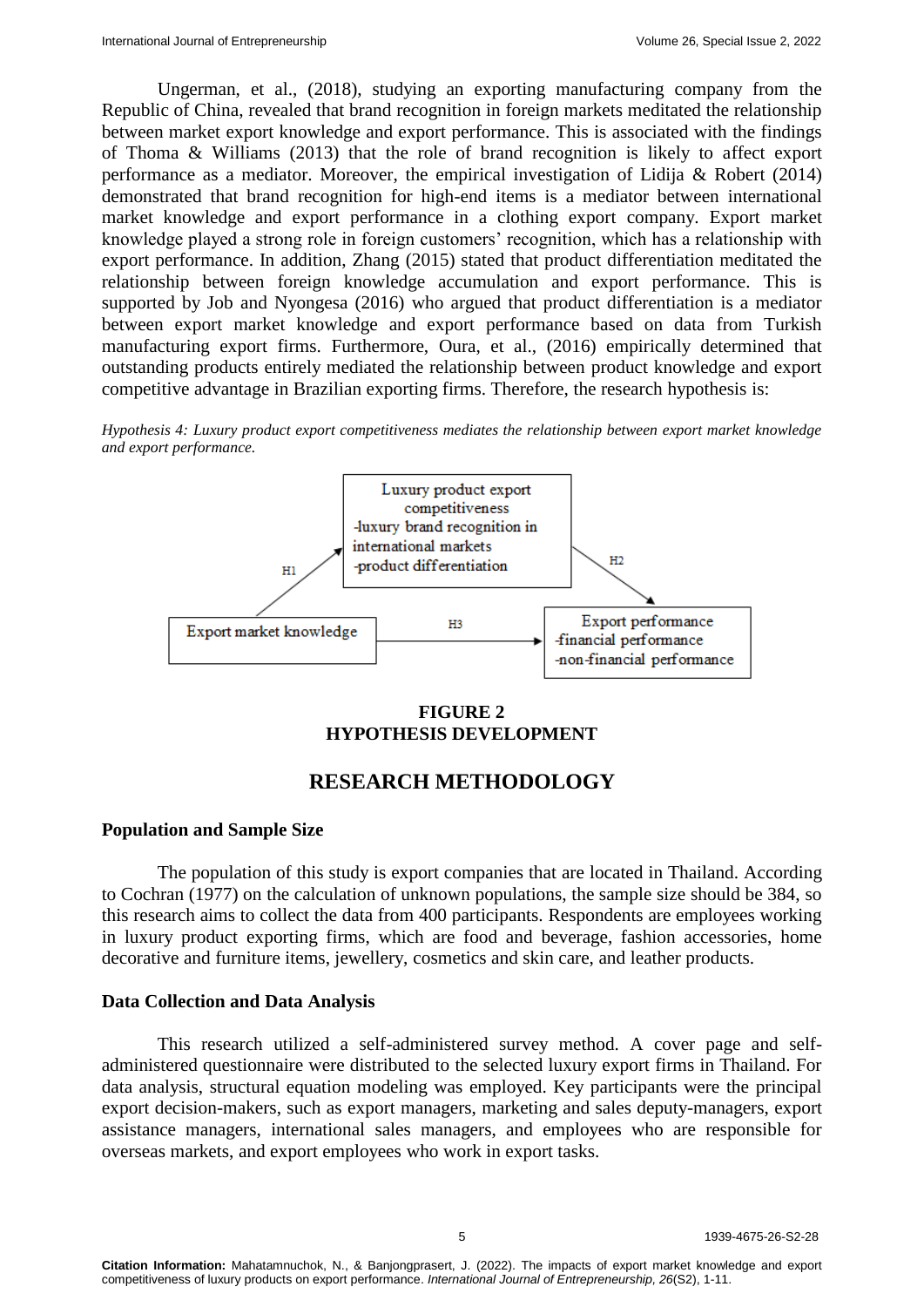### **RESEARCH RESULTS**

The Average Variance Extracted (AVE) and Composite Reliability (CR) of all measurement scales should be higher than 0.50 and 0.70, respectively. Furthermore, discriminant validity should be lower than the square root of AVE (Jusoh et al., 2019). Standardized factor loading for all variables should be higher than the recommended value of 0.50 (Hair et al., 2010). Table 2 shows construct reliability and convergent validity of export market knowledge ( $\alpha$ =0.890, AVE=0.621, CR=0.891), luxury brand recognition in international markets ( $\alpha$ =0.880, AVE=0.628, CR=0.885), product differentiation ( $\alpha$ =0.859, AVE=0.531, CR=0.837), financial performance  $(\alpha=0.90, \text{AVE}=0.629, \text{CR}=0.893)$ , and non-financial performance  $(\alpha=0.907, AVE=0.650, CR=0.903)$ . All factor loadings were between 0.67 and 0.89. Finally, the reliability of all variables and the convergent validity were accepted. Additionally, Table 3 shows the discriminant validity result.

| <b>Table 1</b><br><b>CONSTRUCT RELIABILITY AND CONVERGENT VALIDITY RESULT (N=400)</b> |                   |                            |            |       |  |  |
|---------------------------------------------------------------------------------------|-------------------|----------------------------|------------|-------|--|--|
| <b>Construct and Items</b>                                                            | Factor<br>Loading | Cronbach's<br><b>Alpha</b> | <b>AVE</b> | CR    |  |  |
| Export market knowledge                                                               |                   |                            |            |       |  |  |
| EXK1                                                                                  | 0.80              |                            |            |       |  |  |
| EXK2                                                                                  | 0.78              |                            |            |       |  |  |
| EXK3                                                                                  | 0.85              | 0.890                      | 0.621      | 0.891 |  |  |
| EXK4                                                                                  | 0.75              |                            |            |       |  |  |
| EXK5                                                                                  | 0.75              |                            |            |       |  |  |
| Luxury product export knowledge                                                       |                   |                            |            |       |  |  |
| Luxury brand recognition in international markets                                     |                   |                            |            |       |  |  |
| LUXR1                                                                                 | 0.79              |                            |            | 0.885 |  |  |
| LUXR2                                                                                 | 0.74              |                            | 0.628      |       |  |  |
| LUXR3                                                                                 | 0.78              | 0.880                      |            |       |  |  |
| LUXR4                                                                                 | 0.81              |                            |            |       |  |  |
| LUXR5                                                                                 | 0.83              |                            |            |       |  |  |
| Product differentiation                                                               |                   |                            |            |       |  |  |
| PDIF1                                                                                 | 0.71              |                            |            |       |  |  |
| PDIF <sub>2</sub>                                                                     | 0.66              |                            | 0.531      | 0.837 |  |  |
| PDIF3                                                                                 | 0.73              | 0.859                      |            |       |  |  |
| PDIF4                                                                                 | 0.81              |                            |            |       |  |  |
| Export performance                                                                    |                   |                            |            |       |  |  |
| Financial                                                                             |                   |                            |            |       |  |  |
| FIN1                                                                                  | 0.79              |                            |            |       |  |  |
| FIN <sub>2</sub>                                                                      | 0.69              |                            |            |       |  |  |
| FIN3                                                                                  | 0.75              | 0.900                      | 0.629      | 0.893 |  |  |
| FIN4                                                                                  | 0.82              |                            |            |       |  |  |
| FIN5                                                                                  | 0.89              |                            |            |       |  |  |
| Non-financial                                                                         |                   |                            |            |       |  |  |
| NFIN1                                                                                 | 0.88              |                            |            |       |  |  |
| NFIN <sub>2</sub>                                                                     | 0.81              |                            |            |       |  |  |
| NFIN3                                                                                 | 0.80              | 0.907                      | 0.650      | 0.903 |  |  |
| NFIN4                                                                                 | 0.74              |                            |            |       |  |  |
| NFIN5                                                                                 | 0.80              |                            |            |       |  |  |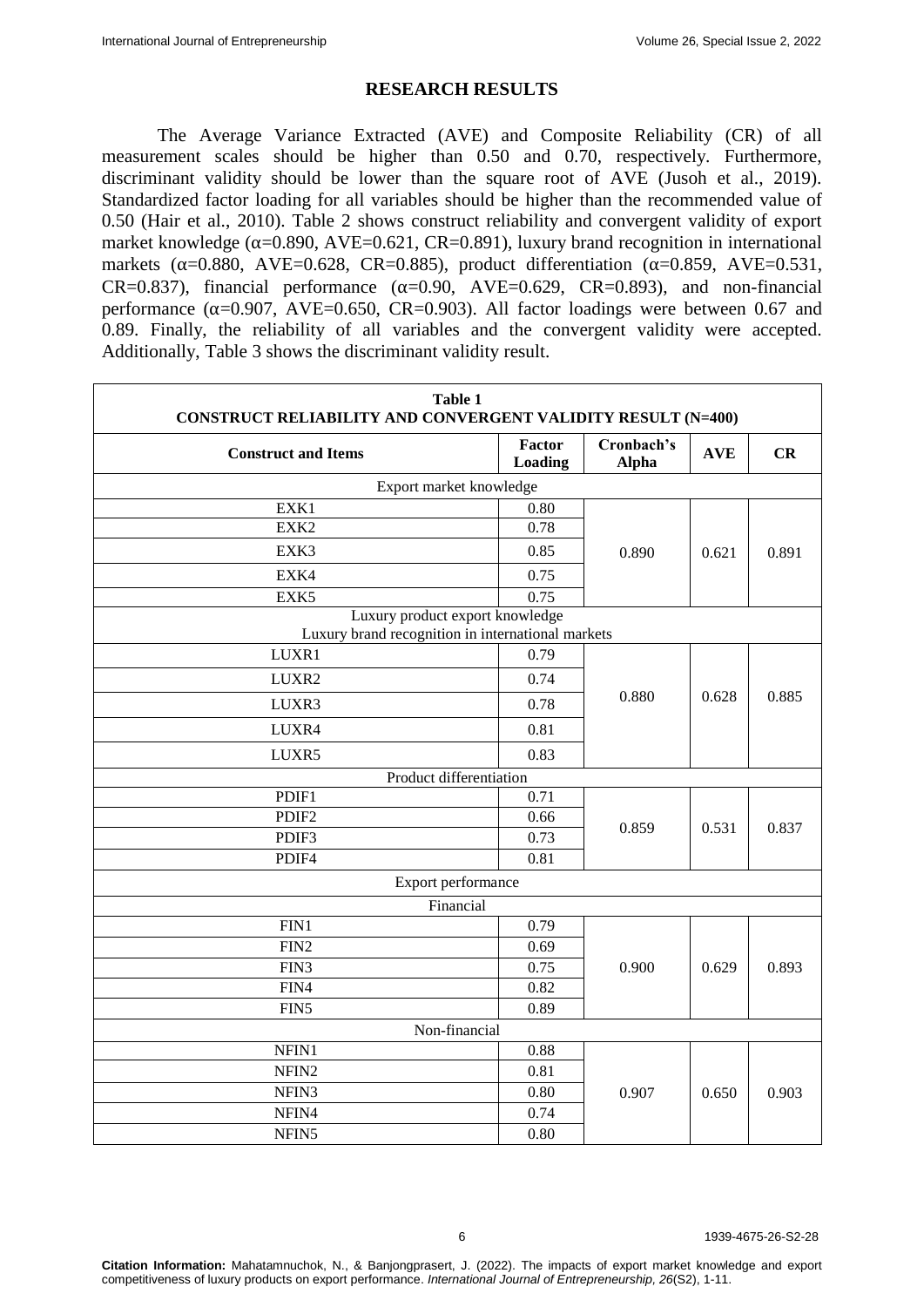| Table 2          |                              |             |             |            |             |  |  |
|------------------|------------------------------|-------------|-------------|------------|-------------|--|--|
|                  | <b>DISCRIMINANT VALIDITY</b> |             |             |            |             |  |  |
| <b>Construct</b> | <b>EXK</b>                   | <b>LUXR</b> | <b>PDIF</b> | <b>FIN</b> | <b>NFIN</b> |  |  |
| <b>EXK</b>       | 0.788                        |             |             |            |             |  |  |
| <b>LUXR</b>      | 0.721                        | 0.792       |             |            |             |  |  |
| <b>PDIF</b>      | 0.702                        | 0.650       | 0.728       |            |             |  |  |
| <b>FIN</b>       | 0.629                        | 0.741       | 0.696       | 0.793      |             |  |  |
| <b>NFIN</b>      | 0.636                        | 0.657       | 0.703       | 0.723      | 0.806       |  |  |

Note: values in italics represent the square root of AVE

#### **Structural Equation Model**

Structural equation modeling was used to test the overall fit of the structural model, which investigated the outputs for hypothesis testing. According to Hair et al. (2010), the criteria of model fit should have  $\chi$ 2/df  $\leq$  3.00, GFI  $\geq$  0.90, CFI  $\geq$  0.90, NFI  $\geq$  0.90, AGFI  $\geq$ 0.90, RMSEA  $\leq$  0.07, and RMR  $\leq$  0.08. This is a criterion of good fit value that can statistically accepted. Table 4 demonstrates the model fit indices; firstly, the initial model showed moderate fit  $(\chi^2=938.567, \chi^2/df=3.831, p=.000, GFI=.801, CFI=.903, NFI=.873, AGFI=.795,$ RMSEA=.084, RMR=.028). After modification the model showed good fit  $(\chi^2=232.336,$  $\chi^2$ /df=1.122, p=.109, GFI=.953, CFI=.996, NFI=.969, AGFI=.931, RMSEA=.018, RMR=.019). The results shown in Table 4 and Figure 3 present the structural equation modeling model results.

| Table 3<br><b>ABSOLUTE MODEL FIT INDICES</b> |                       |              |            |            |        |        |              |             |
|----------------------------------------------|-----------------------|--------------|------------|------------|--------|--------|--------------|-------------|
| <b>Model</b>                                 | $\boldsymbol{\chi}^2$ | $\chi^2$ /df | <b>GFI</b> | <b>CFI</b> | NFI    | AGFI   | <b>RMSEA</b> | <b>RMR</b>  |
| Criteria                                     | $\overline{a}$        | < 3.00       | > 0.90     | > 0.90     | > 0.90 | > 0.90 | $\leq 0.07$  | $\leq 0.08$ |
| Initial<br>model                             | 938.567               | 3.831        | 0.832      | 0.903      | 0.873  | 0.795  | 0.084        | 0.028       |
| Final<br>model                               | 232.336               | 1.122        | 0.953      | 0.996      | 0.969  | 0.931  | 0.018        | 0.019       |

Note:  $\chi$ 2=chi-square,  $\chi$ 2/df=relative chi-square, GFI=goodness of fit index, CFI=comparative fit index, NFI=normed fit index, AGFI=adjusted goodness of fit statistic, RMSEA=root mean square error of approximation, RMR=root mean square residual.



# **FIGURE 3 STRUCTURAL EQUATION MODEL RESULTS**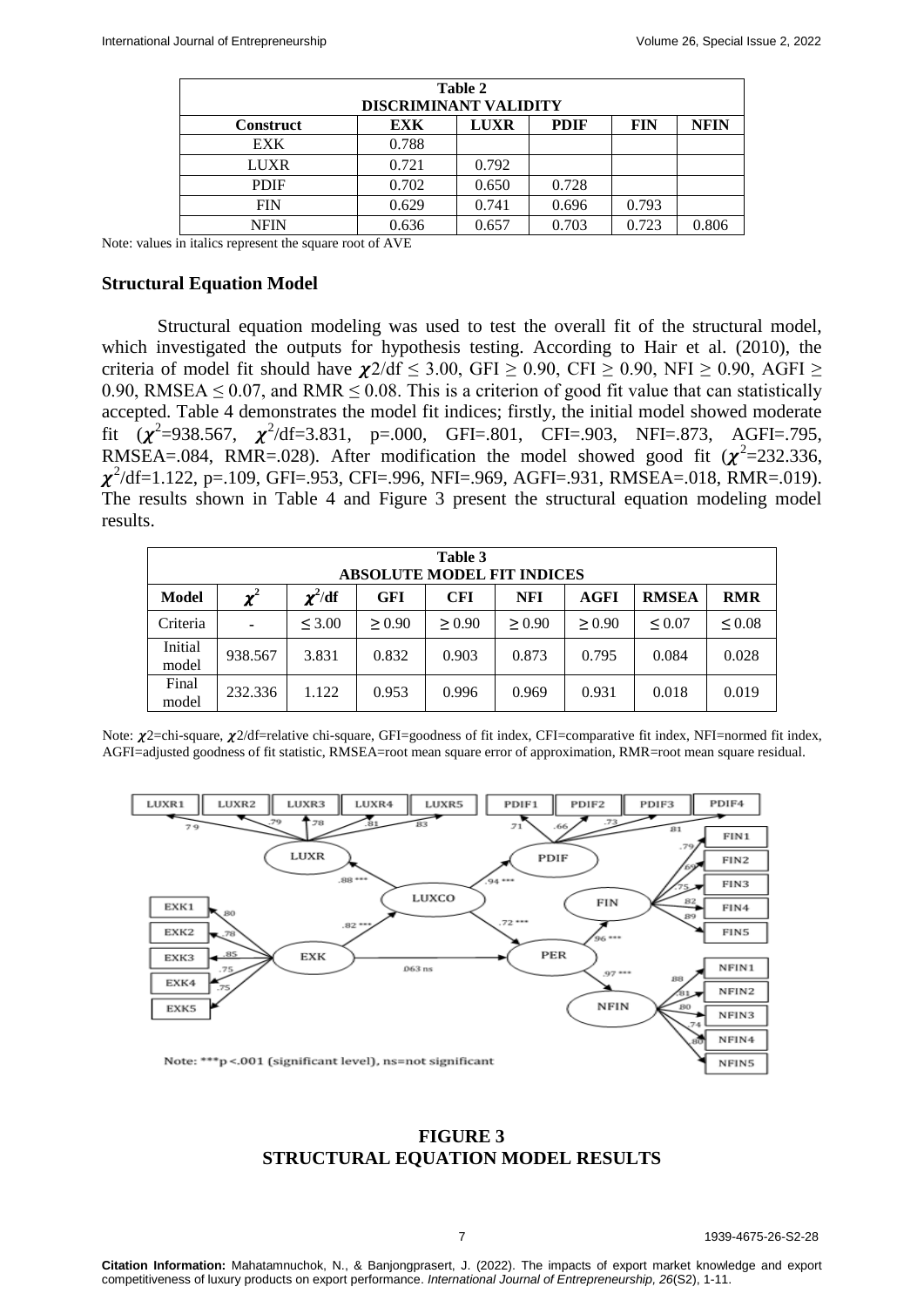### **Hypothesis Results**

Four hypothesis results are shown in Table 5. The first hypothesis proposed that export market knowledge has a positive relationship with luxury product export competitiveness. The first hypothesis is significantly supported, which can explain that export market knowledge is a valuable source of competitiveness in international markets. This refers to market knowledge such as customer knowledge, product knowledge, information about customers' behaviour, geographic location, export documents, shipping processes, and export conditions which have an impact on a firm's luxury product competitiveness. From this finding, companies should obtain the market knowledge about each country where the firm is looking forward to expanding product sales and they should design their products by following the customers' needs and desires in order to serve them. The second hypothesis proposed that luxury product export competitiveness has a positive relationship with export performance. It is significantly supported, describing two key elements which are brand recognition and product differentiation. This refers to the development of product design innovation, improvements of new collections of products, logo, colour, shade, texture and strong identification of suitable products can help to achieve better organizational performance. The third hypothesis proposed that export market knowledge has a positive relationship with export performance, so the third hypothesis is not significantly supported, which indicates that market knowledge does not have an impact on increasing organizational performance. The fourth hypothesis proposed that luxury product export competitiveness mediates the relationship between export market knowledge and export performance. The fourth hypothesis is significantly supported, which implies that the elements of brand recognition and product differentiation have an impact on export market knowledge and export performance. This is because luxury product export competitiveness is one of the significant resources of export competitiveness that strongly affects organizational performance.

| Table 5<br><b>Hypothesized relationship results</b>                                                                            |                |  |  |  |
|--------------------------------------------------------------------------------------------------------------------------------|----------------|--|--|--|
| <b>Hypothesized relationship</b>                                                                                               | <b>Results</b> |  |  |  |
| H1: Export market knowledge has a positive relationship with luxury product<br>export competitiveness.                         | supported      |  |  |  |
| H2: Luxury product export competitiveness has a positive relationship with<br>export performance.                              | supported      |  |  |  |
| H3: Export market knowledge has a positive relationship with export<br>performance.                                            | not supported  |  |  |  |
| H4: Luxury product export competitiveness mediates the relationship between<br>export market knowledge and export performance. | supported      |  |  |  |

# **Mediating Effects of Luxury Product Export Competitiveness, Export Market Knowledge and Export Performance**

Table 6 illustrates the results of the mediating variables. The results show that luxury product export competitiveness fully mediates the relationship between export market knowledge and export performance. This means that luxury product export competitiveness plays an important role as valuable resources of the firm's competitive advantage to achieve higher performance (Granabetter, 2017). The findings demonstrate that luxury product export companies should concentrate on improvement of brand recognition and product differentiation. Firstly, export managers and teams should play an important role in innovation in product design development, creating new product features and strong core benefits of their products. Moreover, new collections of products should be offered to the customers to continually communicate the brand to overseas customers. Finally, this empirical finding shows that luxury product export competitiveness is the one of meaningful aspects of luxury firms' export competitiveness that affects organizational performance.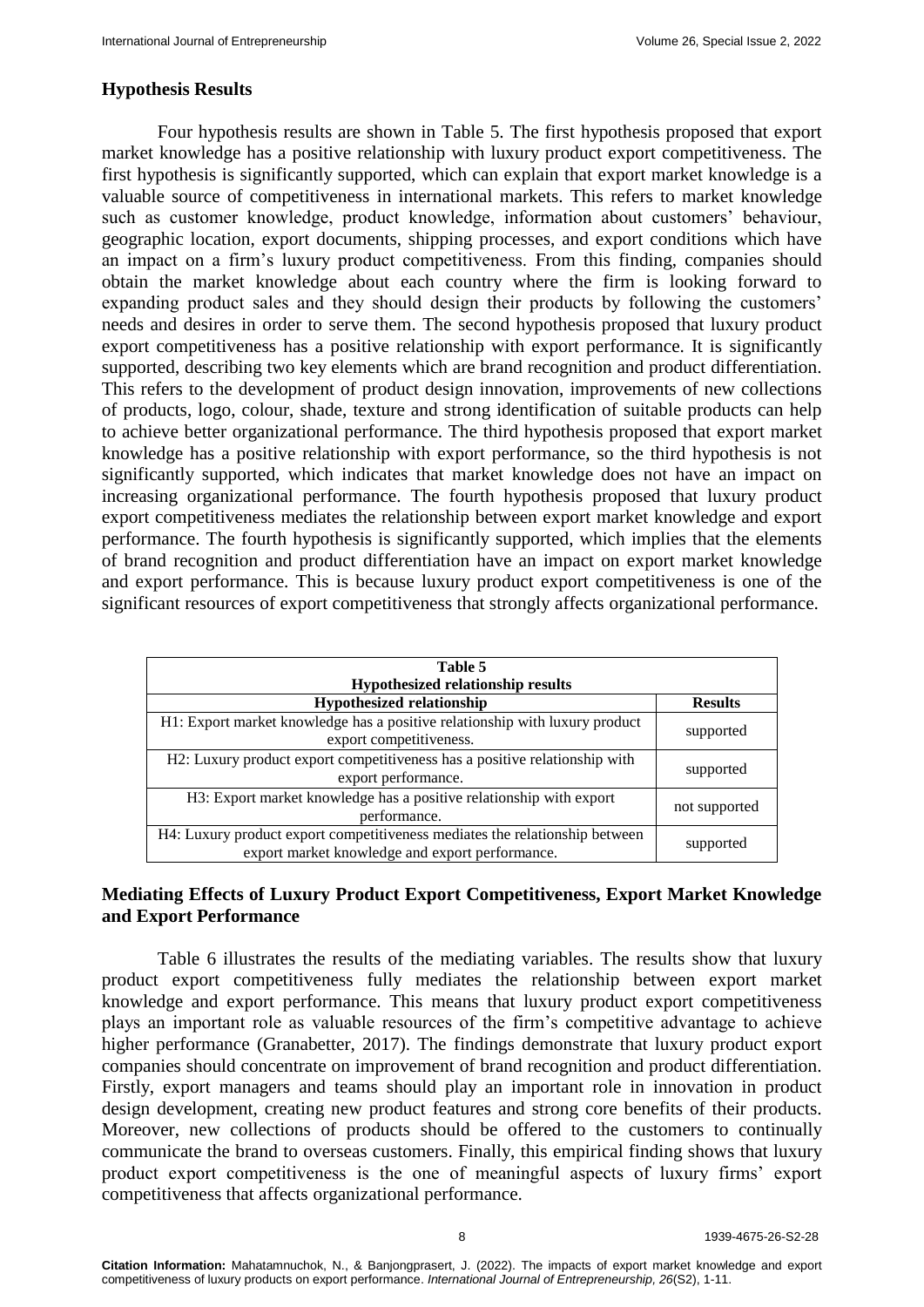| Table 6                                 |                   |                   |                       |
|-----------------------------------------|-------------------|-------------------|-----------------------|
| <b>MEDIATING EFFECT RESULTS</b>         |                   |                   |                       |
|                                         | <b>IV-M-DV</b>    |                   |                       |
| <b>Mediating effect</b>                 | direct            | indirect          | <b>Mediation type</b> |
| $EXK \rightarrow LUXCO \rightarrow PER$ | $0.063$ (p=0.496) | $0.590$ (p=0.000) | Full mediation        |

Note: EXK, Export market knowledge; LUXCO, Luxury products export competitiveness; PER, Export performance

# **DISCUSSION AND CONCLUSION**

This study discovered that luxury product export competitiveness contains two elements that consist of brand recognition and product differentiation. This demonstrates that the significance of building brand recognition is crucial for firms' competitive advantage in the luxury industry. This means that export managers should play an important role in brand recognition concepts. In particular, export companies should focus on the firm's ability to identify suitable products based on the product characteristics the customer expects and the need to justify products in comparison to those of competitors (Wirtz & Daiser, 2018). Additionally, export managers and teams should justify improvements to the product design, the product's identity, and features (Memon, et al., 2016; Brix, 2017). Furthermore, companies must try to explain their products to foreigner customers in terms of the benefits that the company can offer to them. Secondly, product differentiation is the one of the elements that affects a firm's export competitiveness (Siba & Gebreeyesus, 2017). The findings show that product differentiation is the firm's ability to attract foreign customers through combinations of colour, patterns, texture, and shade, in order to stand out from competitors. It involves the development of innovative product design which is important for competitive advantage. Moreover, export organization should focus on new product designs, special purposes of use, and strong product functionality, all of which must be excellent. Finally, both brand recognition and product differentiation elements are strongly validated to potentially assist better organizational performance.

# **RECOMMENDATIONS AND FUTURE RESEARCH**

This empirical study has recommendations for both business practitioners and academic scholars. Firstly, international marketing and export departments can take advantage of the results to make improvements for better company performance. The results are appropriate for individuals or organizations who are looking to expand product sales globally. This empirical study can assist export firms to avoids risk or business failure when firms are running their operations abroad. Furthermore, export managers should play an important role in export market knowledge and luxury product export competitive advantage through the improvement of product features, delivery of the best benefits of products for foreign customers, the maintenance of outstanding product design, and continually launching new product collections and focusing on special product identities. All these approaches can bring about an increase in export performance. For academic scholars, the concept of luxury products for the export sector could be more comprehensive for academic purposes. The idea of luxury products has been developed and will be useful for other researchers, who are interested in high-end product research. The luxury concept can be further developed and modelled to be more interesting in future. For future research, a qualitative approach should be employed for deeper insights into the research. In addition, the luxury service industry appears to be an interesting subject for future research, to draw comparisons with luxury products.

# **REFERENCES**

Brix, J. (2017). [Exploring knowledge creation processes as a source of organizational](https://www.sciencedirect.com/science/article/pii/S0956522116302470) learning: A longitudinal case [study of a public innovation project.](https://www.sciencedirect.com/science/article/pii/S0956522116302470) *Scandinavian Journal of Management,* 33, 113-127.

Alshanty, A.M., & Emeagwali, O.L. (2019). [Market-sensing capability, knowledge creation and innovation: The](https://www.sciencedirect.com/science/article/pii/S2444569X19300228)  [moderating role of entrepreneurial-orientation.](https://www.sciencedirect.com/science/article/pii/S2444569X19300228) *Journal of Innovation & Knowledge, 4,* 171-178.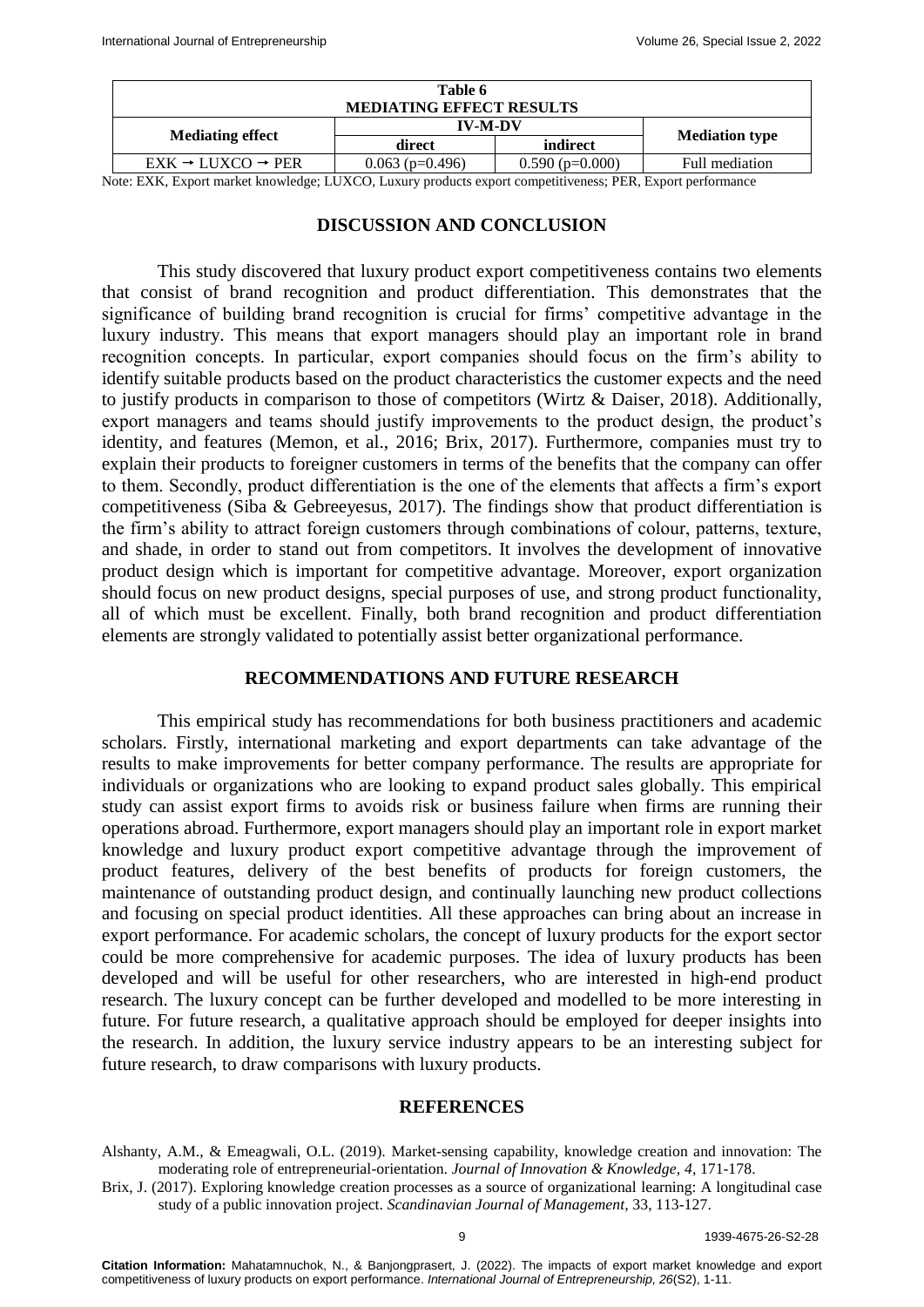- Cantwell, J. (2014). [Revisiting international business theory: A capability-based theory of](https://www.jstor.org/stable/43653791) the MNE. *Journalof International Business Studies,* 45, 1-7.
- Caiazza, Z. (2016). Internationalization of SMEs in [high potential markets.](https://www.sciencedirect.com/science/article/abs/pii/S0924224415300613#:~:text=Specifically%2C%20in%20the%20agro%2Dfood,central%20for%20their%20internationalization%20strategies.) *Trends in Food Science and Technology*, 58, 127-132.
- Child, J., Hsieh, L., Elbanna, S., Karmowska, J., Marinova, S., … & Zhang, Y. (2017). [Revisiting Gooderham et al.](https://www.sciencedirect.com/science/article/abs/pii/S1090951622000098)  [\(1999\) "Institutional and Rational Determinants of Organizational Practices: Human Resource](https://www.sciencedirect.com/science/article/abs/pii/S1090951622000098)  [Management in European Firms.](https://www.sciencedirect.com/science/article/abs/pii/S1090951622000098) *Journal of World Business*, 664-679.
- Chitauro, T., & Khumalo, R. (2020). [Factors affecting the export performance of the food and beverage](https://www.abacademies.org/articles/factors-affecting-the-export-performance-of-the-food-and-beverage-manufacturing-firms-in-zimbabwe-8986.html)  [manufacturing firms in](https://www.abacademies.org/articles/factors-affecting-the-export-performance-of-the-food-and-beverage-manufacturing-firms-in-zimbabwe-8986.html) Zimbabwe. *Academy of Marketing Studies Journal, 24*(1), 1-20.
- Cochran, W.G. (1997). *Sampling techniques*[. John Wiley&Sons; Third Edition.](https://towardsdatascience.com/sampling-techniques-a4e34111d808?gi=aec236b1b15d)
- Dabrowski, D. (2019). [Market knowledge and new product performance: The mediating effects of new products](https://www.semanticscholar.org/paper/MARKET-KNOWLEDGE-AND-NEW-PRODUCT-PERFORMANCE%3A-THE-D%C4%85browski/4a5bfe18d4883f121c83d1085d4f8dd82fa608d1)  [creativity.](https://www.semanticscholar.org/paper/MARKET-KNOWLEDGE-AND-NEW-PRODUCT-PERFORMANCE%3A-THE-D%C4%85browski/4a5bfe18d4883f121c83d1085d4f8dd82fa608d1) *Journal of Business Economics and Management*, *20*(6), 1168-1188.
- Davcik, N.S., & Sharma, P. (2015). ["Impact of product differentiation, marketing investments and brand equity on](https://www.emerald.com/insight/content/doi/10.1108/EJM-03-2014-0150/full/html)  [pricing strategies: A brand level investigation".](https://www.emerald.com/insight/content/doi/10.1108/EJM-03-2014-0150/full/html) *European Journal of Marketing, 49*(5/6), 760-781.
- Deloitte, (2020). [Global powers of luxury goods: The new age of fashion and luxury.](https://www2.deloitte.com/content/dam/Deloitte/at/Documents/consumer-business/at-global-powers-luxury-goods-2020.pdf) EMEA fashion global, deloitte global company.
- Ditkaew, K., Jermsittiparsert, K., & Kaliappen, N. (2021). [Strategic cost management on success of logistics](https://www.abacademies.org/articles/strategic-cost-management-on-success-of-logistics-management-for-sustainable-performance-of-export-businesses-11921.html)  [management for sustainable performance of export businesses.](https://www.abacademies.org/articles/strategic-cost-management-on-success-of-logistics-management-for-sustainable-performance-of-export-businesses-11921.html) *International Journal of Entrepreneurship, 25*(S2), 22.
- Fatta, D.D., Gera, N., Tyagi, L.K., & Grisold, T. (2019). [Export knowledge: Determinant of export strategy, export](https://www.emerald.com/insight/content/doi/10.1108/K-05-2018-0245/full/html)  [commitment and export performance in carpet industry.](https://www.emerald.com/insight/content/doi/10.1108/K-05-2018-0245/full/html) *Kybernetes, 48*(8), 1806-1826.
- Franco, J.C., Hussain, D., & McColl, R. (2019). [Luxury fashion and sustainability: Looking good together.](https://www.emerald.com/insight/content/doi/10.1108/JBS-05-2019-0089/full/html) *Journal of business strategy, 41*(4), 55-61.
- Granabetter, D.M. (2017). [Successful knowledge management for the export industry –](https://ibimapublishing.com/articles/JOKM/2017/705166/705166.pdf) The needs of entrepreneurs. *Journal of Organizational Knowledge Management*, 1-11.
- Hair, J.F., Black, B.B., Anderson, R., & Tatham, R.L. (2010). *[Multivariate data analysis](https://link.springer.com/referenceworkentry/10.1007/978-3-642-04898-2_395#:~:text=Multivariate%20data%20analysis%20refers%20to,can%20be%20considered%20multivariate%20analysis.)*. New Jersey: Pearson Education.
- Job, M., & Nyongesa, M.B. (2016). [Product differentiation strategy for competitive advantage in Kenya.](https://www.academia.edu/37515443/PRODUCT_DIFFERENTIATION_STRATEGY_FOR_COMPETITIVE_ADVANTAGE_IN_KENYA_COOPERATIVE_CREAMERIES-420.pdf) *Cooperative creameries, 3*(3), 1-9.
- Jusoh, N., Ali, M.W., Abdullah, T.A.T., Husain, A., & Chik, Z. (2019). [Assessment model for construct](https://www.e3s-conferences.org/articles/e3sconf/abs/2019/16/e3sconf_concept2019_03004/e3sconf_concept2019_03004.html#:~:text=Assessment%20Model%20for%20Construct%20Occupational%20Accident%20Using%20Confirmatory%20Factor%20Analysis,-Jusoh%20Nizar1&text=CFA%20was%20used%20to%20verify,occupational%20accident%20input%20were%20studied)  [occupational accident using confirmatory factor analysis.](https://www.e3s-conferences.org/articles/e3sconf/abs/2019/16/e3sconf_concept2019_03004/e3sconf_concept2019_03004.html#:~:text=Assessment%20Model%20for%20Construct%20Occupational%20Accident%20Using%20Confirmatory%20Factor%20Analysis,-Jusoh%20Nizar1&text=CFA%20was%20used%20to%20verify,occupational%20accident%20input%20were%20studied) *E3S Web of Conferences,* 90, 1-6.
- Karam, A.A., & Saydam, S. (2015). [An analysis study of improving brand awareness and its impact on consumer](https://ijbssnet.com/journals/Vol_6_No_1_Januaryr_2015/8.pdf)  [behavior via media in North Cyprus \(A case study of fast-food restaurants\).](https://ijbssnet.com/journals/Vol_6_No_1_Januaryr_2015/8.pdf) *International Journal of Business and Social Science, 6*(1), 66-80.
- Kasztalska, A.M. (2017). [The economic theory of luxury goods.](http://immi.ath.bielsko.pl/wp-content/uploads/2017/06/7_1.pdf) *International Marketing and Management of Innovations International Scientific E-Journal,* 2, 77-87.
- Khurram, M., Qadeer, F., & Sheeraz, M. (2018). [The role of brand recall, brand recognition and price](https://papers.ssrn.com/sol3/papers.cfm?abstract_id=3215875#:~:text=For%20making%20actual%20purchase%20in,awareness%20plays%20a%20vital%20role.&text=The%20results%20revealed%20that%20brand,of%20price%20consciousness%20was%20found.)  [consciousness in understanding actual purchase.](https://papers.ssrn.com/sol3/papers.cfm?abstract_id=3215875#:~:text=For%20making%20actual%20purchase%20in,awareness%20plays%20a%20vital%20role.&text=The%20results%20revealed%20that%20brand,of%20price%20consciousness%20was%20found.) *Journal of Research in Social Sciences, 6*(2), 219-241.
- Kim, J., & Hemmert, M. (2016). What drives the export performance of small and [medium-sized subcontracting](https://www.sciencedirect.com/science/article/abs/pii/S096959311530023820)  firms? A study of [Korean manufacturers.](https://www.sciencedirect.com/science/article/abs/pii/S096959311530023820) *International Business Review*, 25, 511-521.
- Kim, M.Y., Moon, S., & Iacobucci, D. (2019). [The influence of global brand distribution on brand popularity on](https://journals.sagepub.com/doi/10.1177/1069031X19863307)  [social media.](https://journals.sagepub.com/doi/10.1177/1069031X19863307) *Journal of International marketing, 27*(4), 22-38.
- Lidija, B., & Robert, D.H. (2014). Dynamic capabilities *vs* [innovation capability: Are](https://www.emerald.com/insight/content/doi/10.1108/JSBED-02-2014-0018/full/html#:~:text=(2007)%20definition%20that%20dynamic%20capabilities,they%20are%20in%20fact%20synonyms.) they related. *Journal of Small Business and Enterprise Development, 21*(3), 368-384.
- Ko, E., Costello, J.P., & Taylor, C.R. (2019). [What is a luxury brand? A new definition and review of the literature.](https://www.sciencedirect.com/science/article/abs/pii/S0148296317302850) *Journal of Business Research,* 99, 405-413.
- Makri, K., Theodosiou, M., & Katsikea, E. (2017). [An empirical investigation of the antecedents and performance](https://www.sciencedirect.com/science/article/abs/pii/S0969593116303353)  [outcomes of export innovativeness.](https://www.sciencedirect.com/science/article/abs/pii/S0969593116303353) *International Business Review, 26*(4), 628-639.
- Manalopoulos, D., Chatzopoulou, E., & Kottaridi, C. (2018). Resources, home [institutional context and](https://www.sciencedirect.com/science/article/abs/pii/S0969593118301288) SMEs' [exporting: Direct relationships](https://www.sciencedirect.com/science/article/abs/pii/S0969593118301288) and contingency effects. *International Business Review, 27*(5), 993-1006.
- Mebrahtu-Leake, T., Ingenbleek, P.T., & Trijp, H.C., (2019). [The overlooked role of market knowledge in the](https://academicjournals.org/journal/AJBM/article-abstract/D18623F62024)  [market integration of Ethiopian pastoralists.](https://academicjournals.org/journal/AJBM/article-abstract/D18623F62024) *African Journal of Business Management, 13*(16), 529-543.
- Memon, B.A., Arif, H., & Farrukh, M. (2016). [Impact of brand recall on customer purchase intention.](https://papers.ssrn.com/sol3/papers.cfm?abstract_id=2913547) *Journal of Marketing and Consumer Research*, 25.
- Musteen, M., Datta, D.K., & Butts, M.M. (2014). [Do international networks and foreign market knowledge](https://journals.sagepub.com/doi/abs/10.1111/etap.12025)  [facilitate sme internationalization?](https://journals.sagepub.com/doi/abs/10.1111/etap.12025) Evidence from the Czech Republic. *Entrepreneurship: Theory and Practice,* 749-774.
- National Economic and Social Development Council (NESDC), 2021. Thai Economic Performance in Q1 and Outlook for 2021.
- Ngo, V.D., Janssen, F., Leonidou, L.C., & Christodoulides, (2016). [Domestic institutional attributes as drives](https://www.sciencedirect.com/science/article/abs/pii/S0148296315007018) of export performance in an emerging and [transition economy.](https://www.sciencedirect.com/science/article/abs/pii/S0148296315007018) *Journal of Business Research*, 69, 2911-2922.